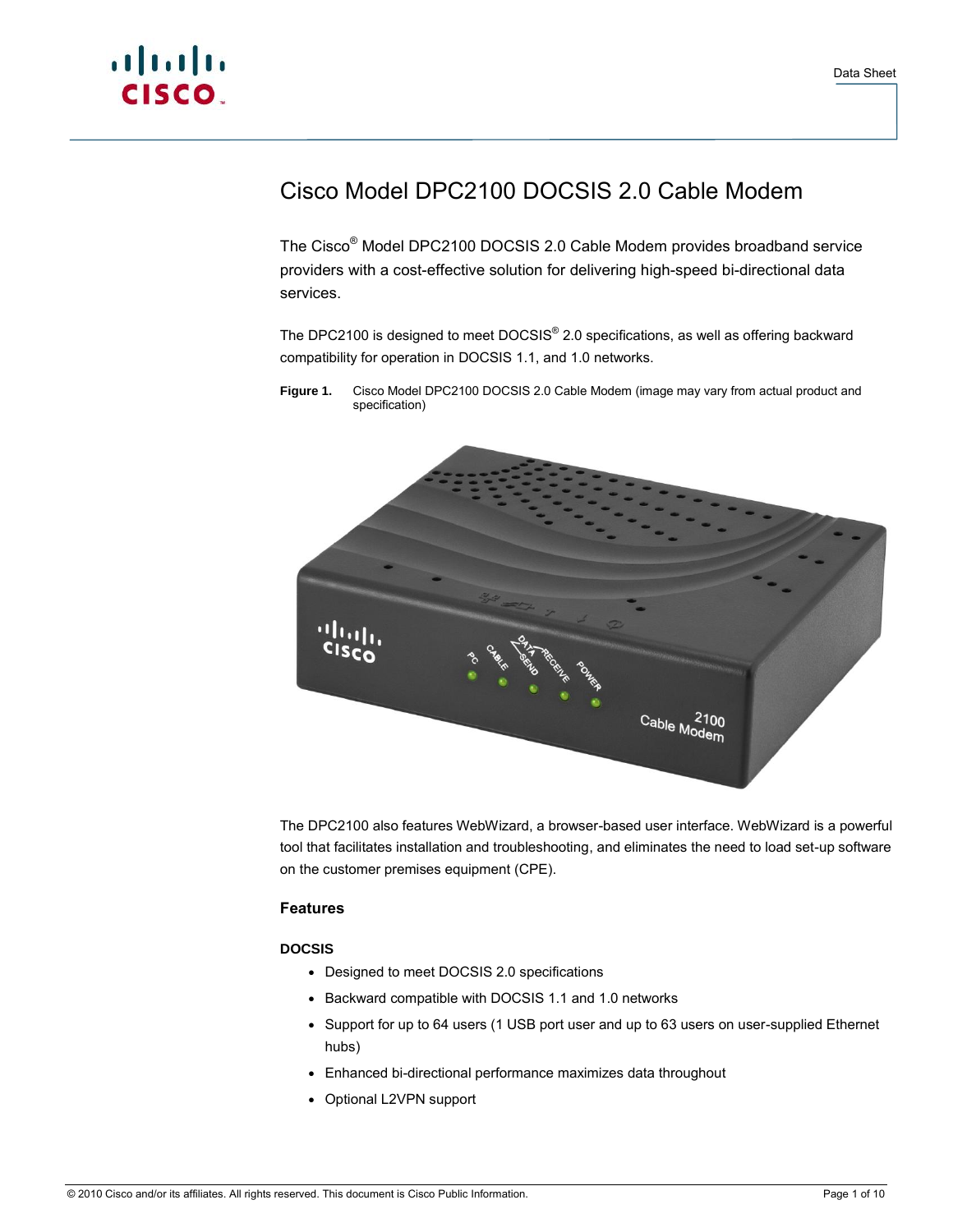#### **Connections**

- 100/10 Mbps Ethernet port with Auto-negotiate and Auto-MDIX
- USB 1.1 Type B client data port

#### **Design and Function**

- Attractive, compact design and versatile orientation to stand vertically, lie flat on the desktop or shelf, or mount easily on a wall
- LED status indicators on the front panel provide an informative and easy-to-understand display that indicates the cable modem operational status and real-time data transmission activity
- Color-coded connectors and cables for easy installation and set-up
- Both vertical and horizontal installation options
- Rugged electronic components for long-term reliability

#### **Management**

- Software upgradeable by network download
- Remote manageability using SNMP V1/V2 and V3

#### **Software and Documentation**

• CD-ROM containing user guide and USB driver installation software for Microsoft Windows 7, Vista, Windows XP, and Windows 2000 operating systems





#### **Table 1.** Front Panel Features

| <b>Feature</b> | <b>Description</b>                                        |
|----------------|-----------------------------------------------------------|
| Indicators     | PC, CABLE, DATA SEND, DATA RECEIVE, POWER                 |
| Color          | Black textured, black face place, silver text, green LEDs |
| Branding       | Cisco and model number                                    |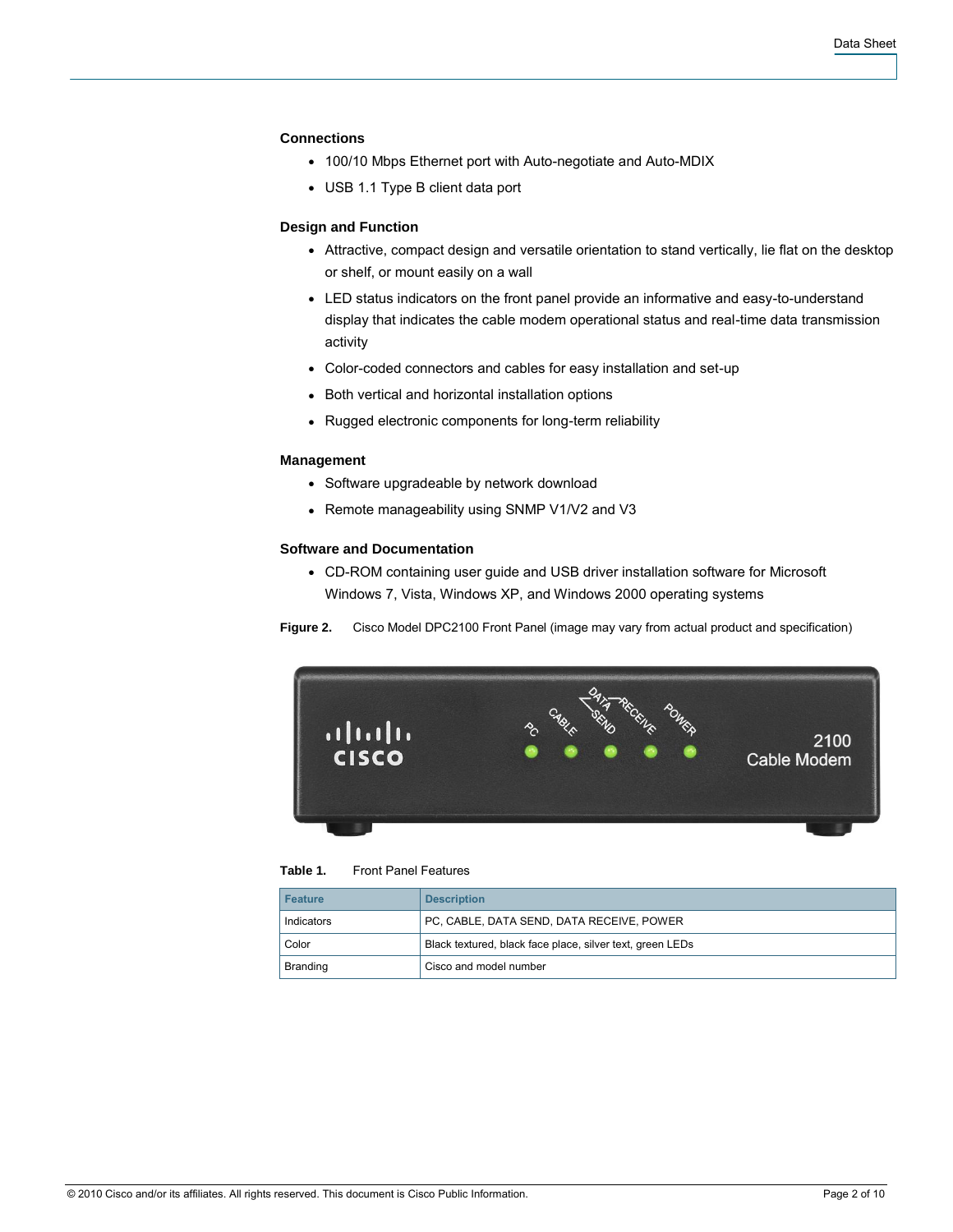# H MAC: 00223AF262FD O

#### **Figure 3.** Cisco Model DPC2100 Back Panel (image may vary from actual product and specification)

#### **Table 2.** Back Panel Features

| <b>Feature</b>                | <b>Description</b>                                                                    |
|-------------------------------|---------------------------------------------------------------------------------------|
| <b>POWER</b>                  | Connects modem to the DC output of the AC power adapter                               |
| Color: Black                  |                                                                                       |
| POWER SWITCH                  | Turn on and off device (power switch provided on all products carrying the CE mark)   |
| (not shown)                   |                                                                                       |
| Color: Black                  |                                                                                       |
| MAC ADDRESS LABEL             | Displays the MAC address of the cable modem                                           |
| <b>RESET</b>                  | Resets the cable modem                                                                |
| <b>FTHERNET</b>               | (1) RJ-45 Ethernet port connects to the Ethernet port on your PC or your home network |
| Connector Color: Yellow       |                                                                                       |
| <b>USB</b>                    | (1) Type B USB 1.1 client port connects to a USB port on your PC                      |
| Connector Color: Blue         | (optional on some part numbers)                                                       |
| CABLE                         | F-connector connects to an active cable signal from your service provider             |
| <b>Connector Color: White</b> |                                                                                       |

#### **Product Specifications**

#### **Table 3.** Product Specifications

| <b>Specification</b>                  | Value                                                                            |  |
|---------------------------------------|----------------------------------------------------------------------------------|--|
| <b>RF Downstream</b>                  |                                                                                  |  |
| <b>Operating Frequency</b><br>Range   | 88 to 930 MHz (H/W Revision 3.0)<br>88 to 860 MHz (H/W Revision 2.1 and earlier) |  |
| <b>Tuner Frequency Range</b>          | 88 to 930 MHz (H/W Revision 3.0)<br>88 to 860 MHz (H/W Revision 2.1 and earlier) |  |
| Demodulation                          | 64 QAM or 256 QAM                                                                |  |
| Maximum Data Rate                     | 42.88 Mbps for 256 QAM and 30.34 Mbps for 64 QAM                                 |  |
| Bandwidth                             | 6 MHz                                                                            |  |
| <b>Operating Level Range</b>          | -15 to $+15$ dBmV                                                                |  |
| Input Impedance                       | 75 ohms                                                                          |  |
| <b>RF Upstream</b>                    |                                                                                  |  |
| <b>Operating Frequency</b><br>Range   | 5 to 42 MHz or 5 to 55 MHz                                                       |  |
| <b>Transmitter Frequency</b><br>Range | 5 to 42 MHz or 5 to 55 MHz                                                       |  |
| Modulation                            | QPSK, 8 QAM, 16 QAM, 32 QAM, 64 QAM / ATDMA, 128 QAM / SCDMA                     |  |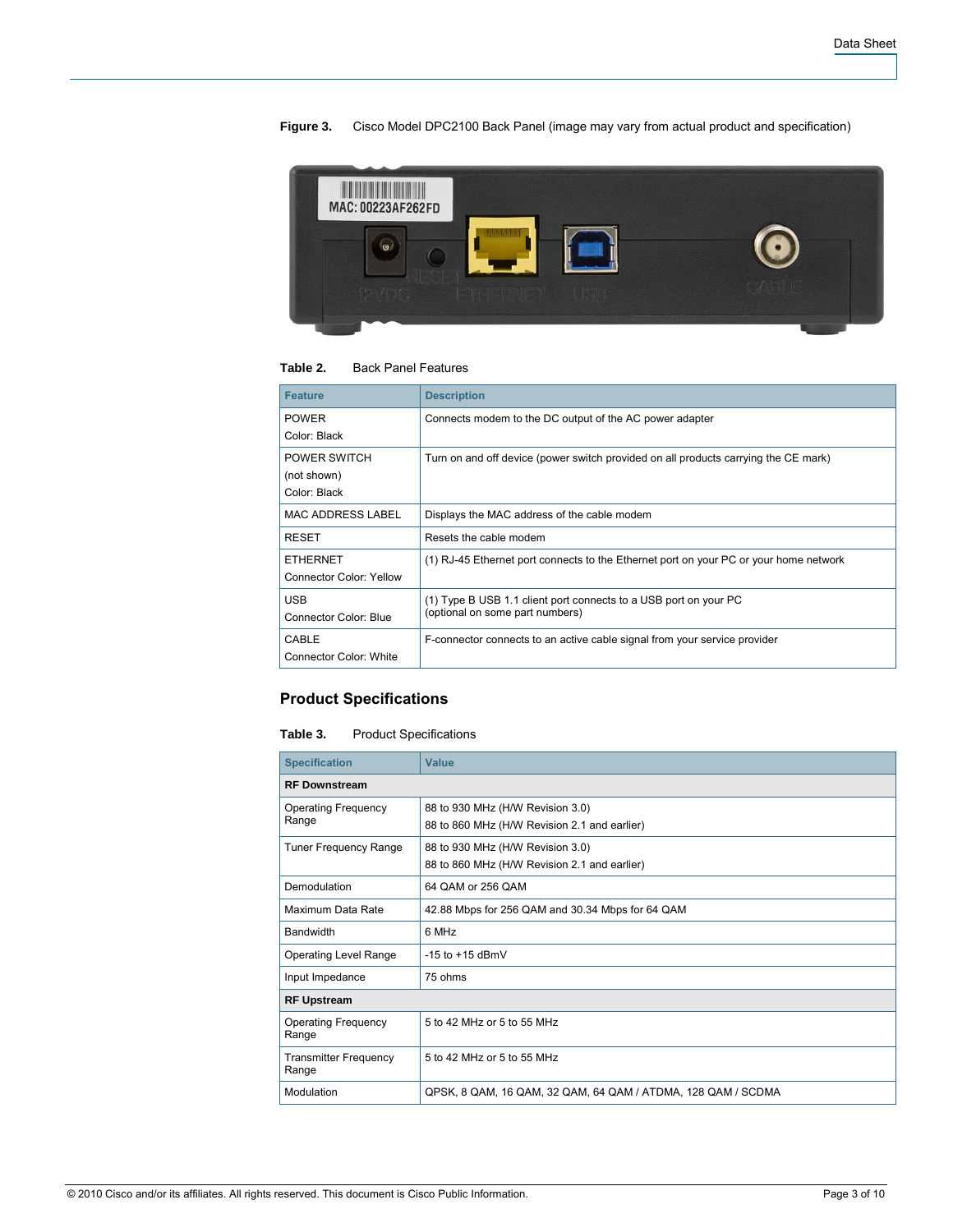| <b>Specification</b>                             | <b>Value</b>                                                           |                                                           |                         |  |
|--------------------------------------------------|------------------------------------------------------------------------|-----------------------------------------------------------|-------------------------|--|
| Maximum Data Rate per<br>channel                 | Modulation                                                             | Channel<br>Bandwidth (MHz)                                | Raw<br>Data Rate (Mbps) |  |
|                                                  | QPSK                                                                   | 1.6                                                       | 2.56                    |  |
|                                                  | 16 QAM                                                                 | 1.6                                                       | 5.12                    |  |
|                                                  | <b>QPSK</b>                                                            | 3.2                                                       | 5.12                    |  |
|                                                  | 16 QAM                                                                 | 3.2                                                       | 10.2                    |  |
|                                                  | 32 QAM                                                                 | 3.2                                                       | 12.8                    |  |
|                                                  | 64 QAM                                                                 | 3.2                                                       | 15.4                    |  |
|                                                  | 16 QAM                                                                 | 6.4                                                       | 20.5                    |  |
|                                                  | 32 QAM                                                                 | 6.4                                                       | 25.6                    |  |
|                                                  | 64 QAM                                                                 | 6.4                                                       | 30.7                    |  |
| <b>Bandwidth</b>                                 | 200 kHz to 6.4 MHz                                                     |                                                           |                         |  |
| Maximum Operating Level                          | +8 dBmV to +58 dBmV (QPSK)                                             |                                                           |                         |  |
|                                                  |                                                                        | +8 dBmV to +55 dBmV (8QAM, 16QAM)                         |                         |  |
|                                                  |                                                                        | +8 dBmV to +54 dBmV (32QAM, 64QAM, ATDMA)                 |                         |  |
|                                                  | +8 dBmV to +53 dBmV (SCDMA)                                            |                                                           |                         |  |
| <b>Electrical</b>                                |                                                                        |                                                           |                         |  |
| Input Voltage                                    | 12 VDC                                                                 |                                                           |                         |  |
| Power Consumption                                | $\sim$ 4.1 Watts                                                       |                                                           |                         |  |
| (modem module)                                   |                                                                        |                                                           |                         |  |
| Data Ports                                       | 100/10 Mbps BASE-T (Auto-negotiate with Auto-MDIX): RJ-45 Ethernet (1) |                                                           |                         |  |
|                                                  | USB 1.1: USB Type 2 (1) (optional on some part numbers)                |                                                           |                         |  |
| <b>RF</b>                                        | Female F-Type                                                          |                                                           |                         |  |
| Output Impedance                                 | 75 ohms                                                                |                                                           |                         |  |
| <b>Mechanical</b>                                |                                                                        |                                                           |                         |  |
| Dimensions (H x D x W)                           |                                                                        | 1.5 in. x 4.0 in. x 5.25 in. (3.8 cm x 10.3 cm x 13.3 cm) |                         |  |
| Weight                                           | 9.0 oz. (0.26 kg)                                                      |                                                           |                         |  |
| <b>Operating Temperature</b>                     |                                                                        | 32° to 104°F $(-0)$ ° to 40°C)                            |                         |  |
| <b>Operating Humidity</b>                        | 0 to 95% RH non-condensing                                             |                                                           |                         |  |
| Storage Temperature                              | -4° to 158°F (-20° to 70°C)                                            |                                                           |                         |  |
| <b>Standards and Approvals</b>                   |                                                                        |                                                           |                         |  |
| Designed to meet with the<br>following standards | DOCSIS 2.0                                                             |                                                           |                         |  |
| <b>Regulatory Compliance</b>                     |                                                                        |                                                           |                         |  |
| Regulatory and Safety<br>Approvals               |                                                                        | As required per country where the DPC2100 will be used    |                         |  |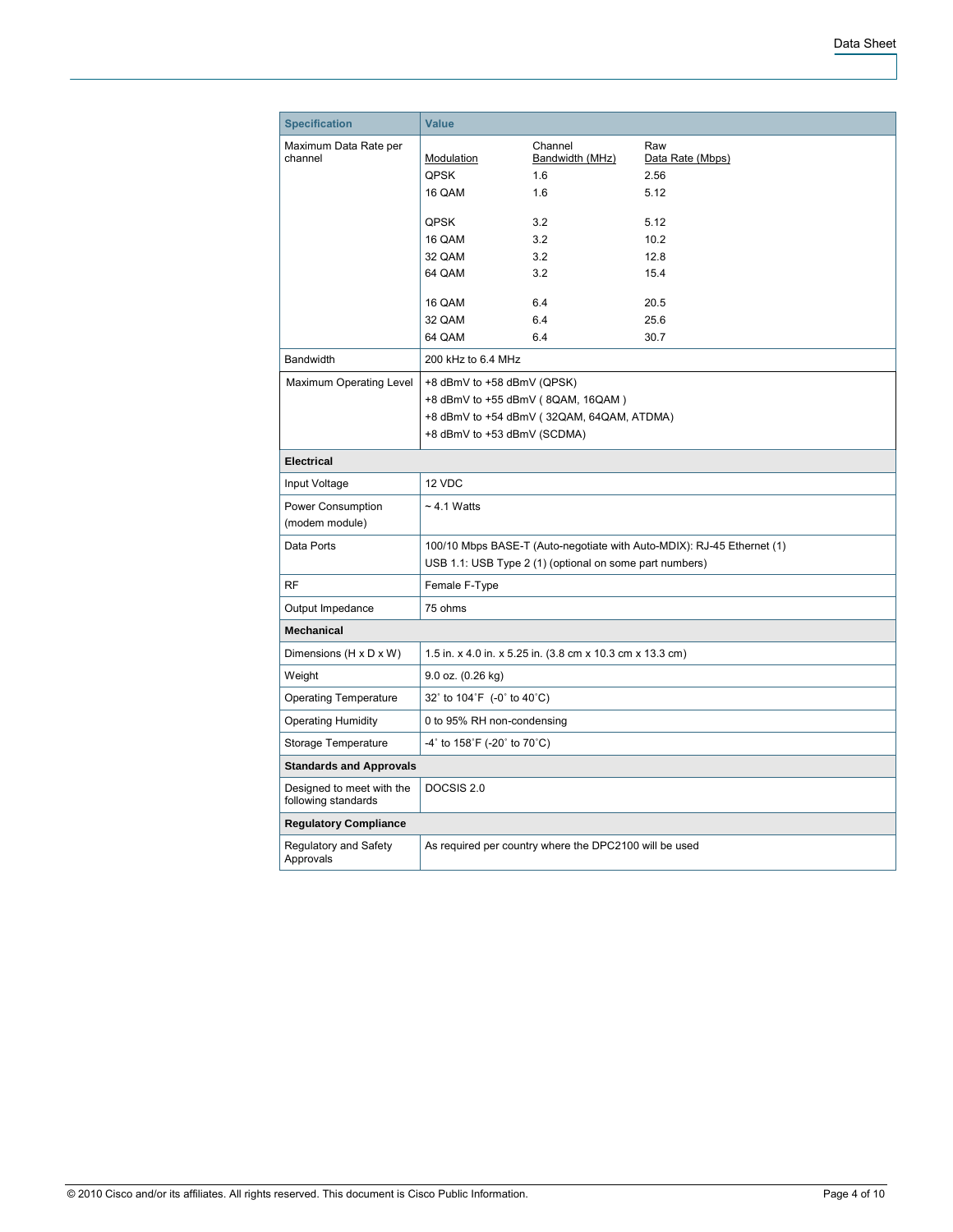### **Ordering Information**

#### **Table 4.** Ordering Information

| <b>DPC2100 Hardware Revision 3.0</b><br><b>Description</b>                                                                                                                                                                                                                                                                                       | <b>Part Number</b> |
|--------------------------------------------------------------------------------------------------------------------------------------------------------------------------------------------------------------------------------------------------------------------------------------------------------------------------------------------------|--------------------|
| 5-42/88-930 MHz Diplex Filter                                                                                                                                                                                                                                                                                                                    |                    |
| DPC2100 DOCSIS 2.0 Cable Modem. Includes:<br>• 100/10 Ethernet port<br>• USB 1.1 port<br>• 100-120 VAC/50-60 Hz, 12 VDC/1 A desktop style linear-switching power supply<br>• Ethernet cable<br>• USB cable<br>• CD-ROM with User Guides and USB drivers<br><b>North America</b>                                                                  | 4029170            |
| DPC2100 DOCSIS 2.0 Cable Modem. Includes:<br>• 100/10 Ethernet port<br>$\bullet$ USB 1.1 port<br>• 100-240 VAC/50-60 Hz, 12 VDC/1 A desktop style universal switching regulated power supply<br>· Power cord, 2 conductor, North America<br>• Ethernet cable<br>• USB cable<br>• CD-ROM with User Guides and USB drivers<br><b>North America</b> | 4029670            |
| DPC2100 DOCSIS 2.0 Cable Modem. Includes:<br>• 100/10 Ethernet port<br>$\bullet$ USB 1.1 port<br>• 100-120 VAC/50-60 Hz, 12 VDC/1 A wall-mount linear-switching power supply<br>• Ethernet cable<br>• USB cable<br>• CD-ROM with User Guides and USB drivers<br>Taiwan                                                                           | 4029780            |
| DPC2100 DOCSIS 2.0 Cable Modem. Includes:<br>• 100/10 Ethernet port<br>• No USB port<br>. No AC power supply provided<br>• Ethernet cable<br>• CD-ROM with User Guides<br><b>Customer and Distributor Specific Configuration</b><br>Korea                                                                                                        | 4031272            |
| DPC2100 DOCSIS 2.0 Cable Modem. Includes:<br>• 100/10 Ethernet port<br>$\bullet$ USB 1.1 port<br>• 230 VAC/50-60 Hz, 12 VDC/1 A wall-mount style linear-switching power supply with Euro-style<br>power connector<br>• Ethernet cable<br>• No USB cable included<br>• CD-ROM with User Guides and USB drivers<br>India                           | 4031271            |
| DPC2100 DOCSIS 2.0 Cable Modem. Includes:<br>• 100/10 Ethernet port<br>$\bullet$ USB 1.1 port<br>• 230 VAC/50-60 Hz, 12 VDC/1 A wall-mount style linear-switching power supply with Euro-style<br>power connector<br>• Ethernet cable<br>• USB cable<br>• CD-ROM with User Guides and USB drivers<br>Indonesia                                   | 4035693            |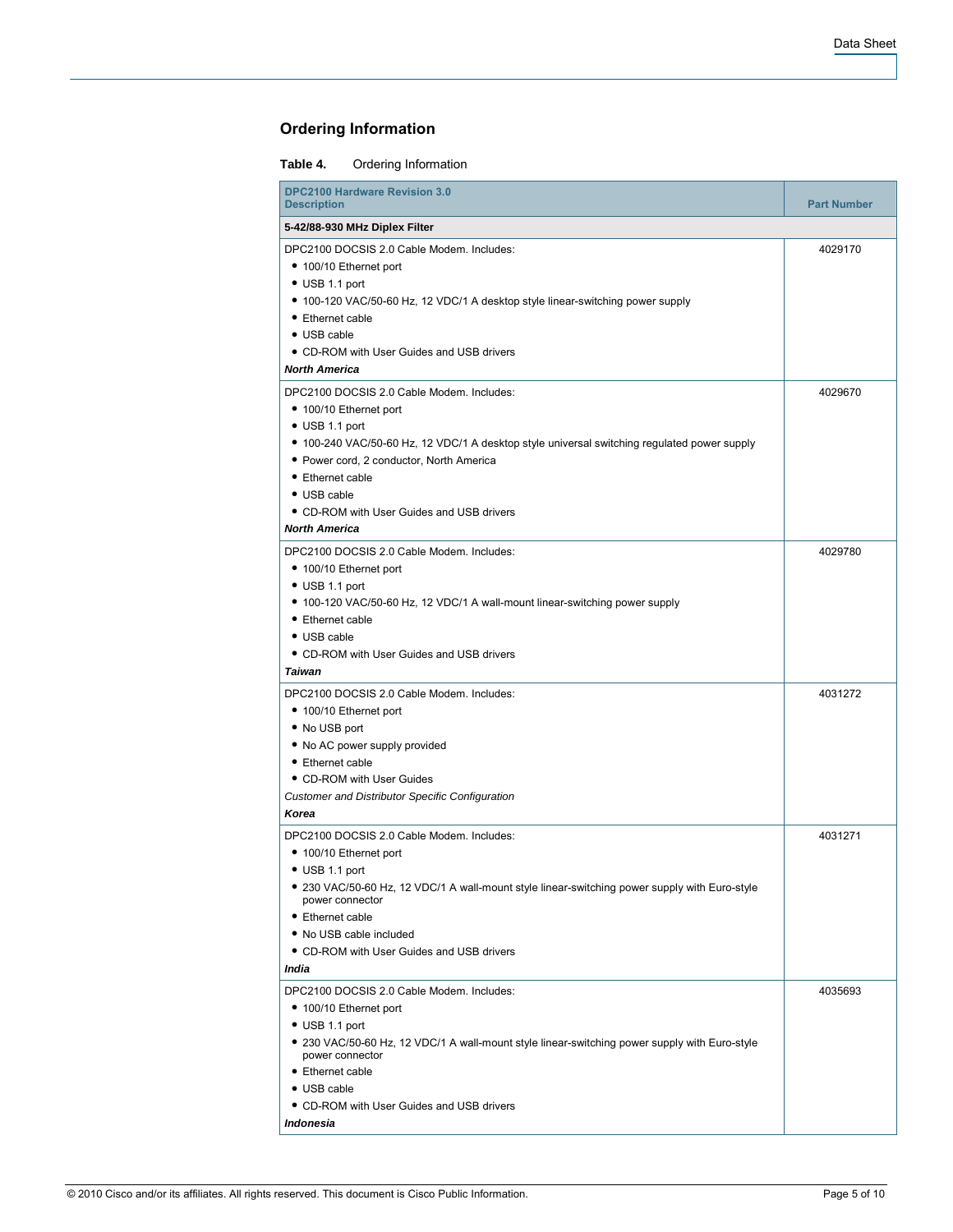| DPC2100 Hardware Revision 3.0 (continued)<br><b>Description</b>                                                                                                                                                                                                                                                                                       | <b>Part Number</b> |
|-------------------------------------------------------------------------------------------------------------------------------------------------------------------------------------------------------------------------------------------------------------------------------------------------------------------------------------------------------|--------------------|
| 5-42/88-930 MHz Diplex Filter                                                                                                                                                                                                                                                                                                                         |                    |
| DPC2100 DOCSIS 2.0 Cable Modem. Includes:<br>• 100/10 Ethernet port<br>$\bullet$ USB 1.1 port<br>• 230 VAC/50-60 Hz, 12 VDC/1 A wall-mount style linear-switching power supply with Euro-style<br>power connector<br>• Ethernet cable<br>• USB cable included<br>• CD-ROM with User Guides and USB drivers<br>India (Customer-specific configuration) | 4036816            |
| DPC2100 DOCSIS 2.0 Cable Modem. Includes:<br>• 100/10 Ethernet port<br>$\bullet$ USB 1.1 port<br>• 100-120 VAC/50-60 Hz, 12 VDC/1 A wall-mount style linear-switching power supply<br>• Ethernet cable<br>• USB cable<br>• CD-ROM with User Guides and USB drivers<br>Taiwan (Customer-specific configuration)                                        | 4037024            |
| 5-55/88-860 MHz Diplex Filter                                                                                                                                                                                                                                                                                                                         |                    |
| • 100/10 Ethernet port<br>• No USB port<br>• 100-120 VAC/50-60 Hz, 12 VDC/1 A desktop style linear-switching power supply<br>• Ethernet cable, 2 meters<br>• User Guides, Japanese, printed<br>Japan                                                                                                                                                  |                    |
| <b>DPC2100 Hardware Revision 2.1</b><br><b>Description</b>                                                                                                                                                                                                                                                                                            | <b>Part Number</b> |
| 5-42/88-860 MHz Diplex Filter                                                                                                                                                                                                                                                                                                                         |                    |
| DPC2100 DOCSIS 2.0 Cable Modem. Includes:<br>• 100/10 Ethernet port<br>$\bullet$ USB 1.1 port<br>• 100-120 VAC/50-60 Hz, 12 VDC/1 A desktop style linear-switching power supply<br>• Ethernet cable<br>$\bullet$ USB cable<br>• CD-ROM with User Guides and USB drivers<br><b>North America</b>                                                       | 4012460            |
| DPC2100 DOCSIS 2.0 Cable Modem. Includes:<br>• 100/10 Ethernet port<br>• USB 1.1 port<br>• 100-120 VAC/50-60 Hz, 12 VDC/1 A wall-mount style linear-switching power supply<br>• Ethernet cable<br>$\bullet$ USB cable<br>• CD-ROM with User Guides and USB drivers<br>North America                                                                   | 4018546            |
| DPC2100 DOCSIS 2.0 Cable Modem. Includes:<br>• 100/10 Ethernet port<br>• No USB port<br>• 100-120 VAC/50-60 Hz, 12 VDC/1 A wall-mount style linear-switching power supply<br>• Ethernet cable<br>• CD-ROM with User Guides<br><b>North America</b> (Customer-specific configuration)                                                                  | 4034438            |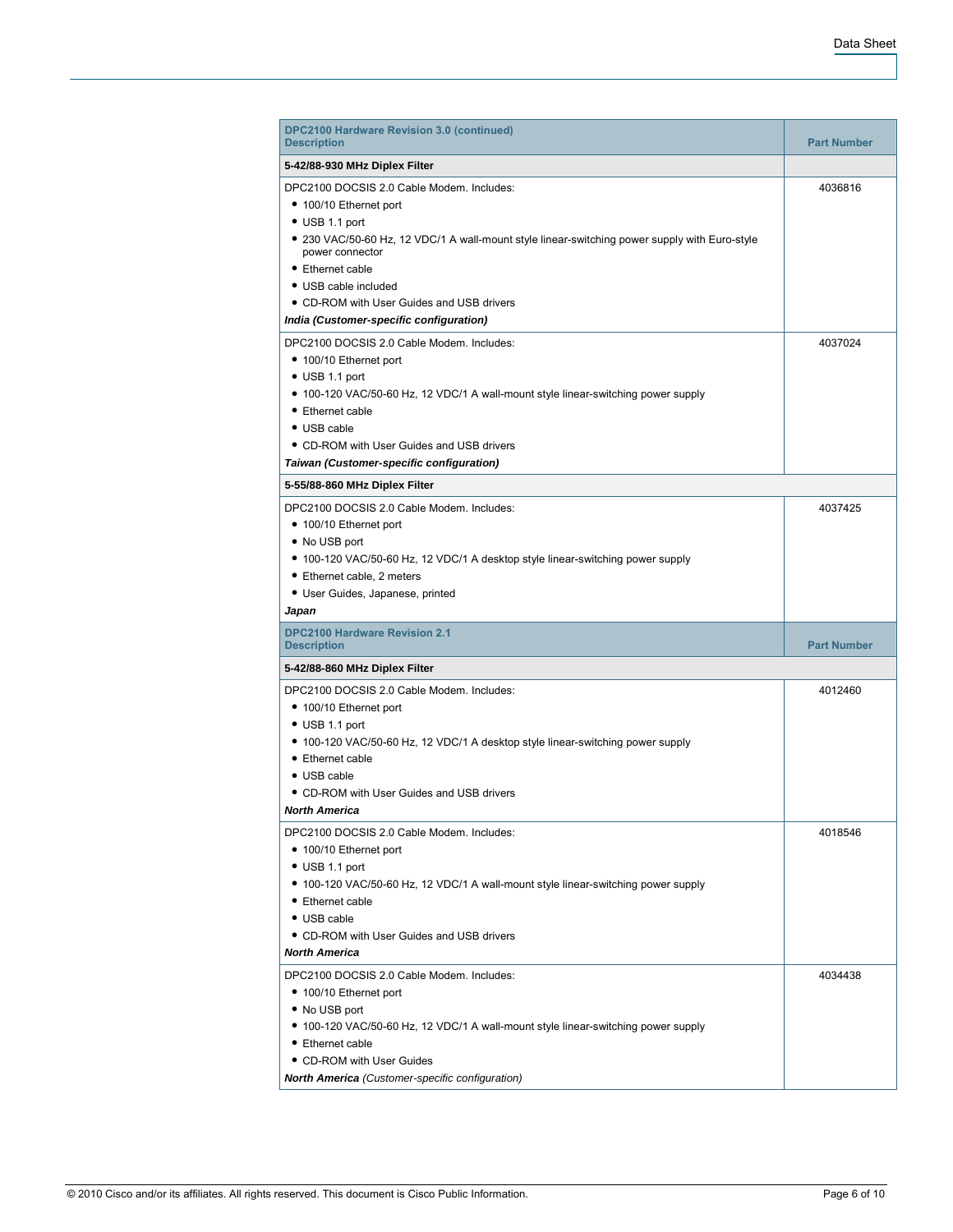| <b>DPC2100 Hardware Revision 2.1 (continued)</b><br><b>Description</b>                                                                                                                                                                                                                                                                                                         | <b>Part Number</b> |
|--------------------------------------------------------------------------------------------------------------------------------------------------------------------------------------------------------------------------------------------------------------------------------------------------------------------------------------------------------------------------------|--------------------|
| 5-42/88-860 MHz Diplex Filter                                                                                                                                                                                                                                                                                                                                                  |                    |
| DPC2100 DOCSIS 2.0 Cable Modem. Includes:<br>• 100/10 Ethernet port<br>$\bullet$ USB 1.1 port                                                                                                                                                                                                                                                                                  | 4028656            |
| • 100-120 VAC/50-60 Hz, 12 VDC/1 A wall-mount style linear-switching power supply<br>• Ethernet cable<br>• USB cable<br>• CD-ROM with User Guides and USB drivers                                                                                                                                                                                                              |                    |
| <b>Taiwan</b>                                                                                                                                                                                                                                                                                                                                                                  |                    |
| DPC2100 DOCSIS 2.0 Cable Modem. Includes:<br>• 100/10 Ethernet port<br>$\bullet$ USB 1.1 port                                                                                                                                                                                                                                                                                  | 4017977            |
| • 230 VAC/50 Hz, 12 VDC/1 A wall-mount style linear-switching power supply for Europe<br>• Ethernet cable<br>• USB cable<br>• CD-ROM with User Guides and USB drivers                                                                                                                                                                                                          |                    |
| <b>Israel</b> (Customer-specific configuration)                                                                                                                                                                                                                                                                                                                                |                    |
| DPC2100 DOCSIS 2.0 Cable Modem for International markets with:<br>• PAL/NTSC tuning plan<br>• 100/10 Ethernet port<br>$\bullet$ USB 1.1 port<br>Includes:<br>• 100-120 VAC/50-60 Hz, 12 VDC/1 A desktop style linear-switching power supply<br>• Ethernet cable<br>• USB cable<br>• CD-ROM with User Guides and USB drivers<br><b>International Tuning Plan</b>                | 4013701            |
| DPC2100 DOCSIS 2.0 Cable Modem. Includes:<br>• PAL/NTSC Tuning plan<br>• 100/10 Ethernet port<br>$\bullet$ USB 1.1 port<br>• 100-240 VAC/50-60 Hz, 12 VDC/1 A desktop style linear-switching power supply with detachable<br>power cord<br>• Power cord, 2 conductor with Euro style connector<br>• Ethernet cable<br>• USB cable<br>• CD-ROM with User Guides and USB drivers | 4013702            |
| Europe                                                                                                                                                                                                                                                                                                                                                                         |                    |
| DPC2100 DOCSIS 2.0 Cable Modem. Includes:<br>• PAL/NTSC Tuning plan<br>• 100/10 Ethernet port<br>$\bullet$ USB 1.1 port<br>• 230 VAC/50-60 Hz, 12 VDC/1 A wall-mount style linear-switching power supply, Europe<br>• Ethernet cable<br>• USB cable<br>• CD-ROM with User Guides and USB drivers<br>Europe                                                                     | 4013700            |
| DPC2100 DOCSIS 2.0 Cable Modem. Includes:<br>• PAL/NTSC Tuning plan<br>• 100/10 Ethernet port<br>$\bullet$ USB 1.1 port<br>• 240 VAC/50 Hz, 12 VDC/1 A desktop style linear power supply with UK power connector<br>• Ethernet cable<br>• USB cable<br>• CD-ROM with User Guides and USB drivers                                                                               | 4013703            |
| <b>United Arab Emirates</b> (Customer-specific configuration)                                                                                                                                                                                                                                                                                                                  |                    |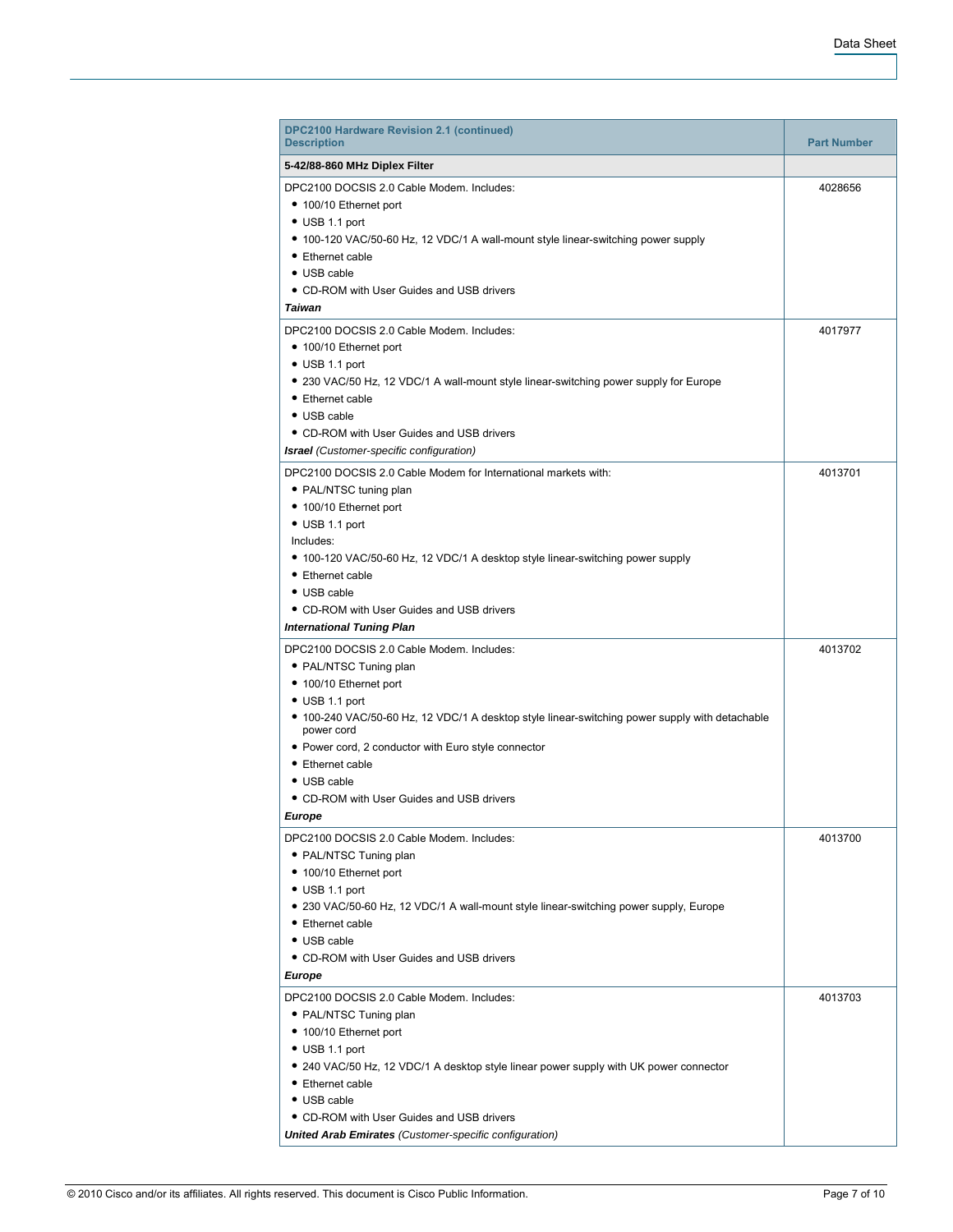| <b>DPC2100 Hardware Revision 2.1 (continued)</b><br><b>Description</b>                                                                                                                                                                                                                                      | <b>Part Number</b> |
|-------------------------------------------------------------------------------------------------------------------------------------------------------------------------------------------------------------------------------------------------------------------------------------------------------------|--------------------|
| 5-42/88-860 MHz Diplex Filter                                                                                                                                                                                                                                                                               |                    |
| DPC2100 DOCSIS 2.0 Cable Modem. Includes:<br>• 100/10 Ethernet port<br>$\bullet$ USB 1.1 port<br>• 100-240 VAC/50-60 Hz, 12 VDC/1 A desktop style universal power supply with detachable power<br>cord                                                                                                      | 4013706            |
| • Power cord ordered and shipped separately<br>• Ethernet cable<br>• USB cable<br>• CD-ROM with User Guides and USB drivers                                                                                                                                                                                 |                    |
| DPC2100 DOCSIS 2.0 Cable Modem. Includes:<br>• 100/10 Ethernet port<br>$\bullet$ USB 1.1 port<br>• 220 VAC/50 Hz, 12 VDC/1 A desktop style linear power supply for Argentina<br>• Ethernet cable<br>• USB cable<br>• CD-ROM with User Guides and USB drivers                                                | 4013711            |
| <b>Argentina</b>                                                                                                                                                                                                                                                                                            |                    |
| DPC2100 DOCSIS 2.0 Cable Modem. Includes:<br>• 100/10 Ethernet port<br>$\bullet$ USB 1.1 port<br>• 220 VAC/50 Hz, 12 VDC/1 A desktop style linear power supply for Argentina<br>• Ethernet cable<br>• USB cable<br>• CD-ROM with User Guides and USB drivers<br>Argentina (Customer-specific configuration) | 4013710            |
| DPC2100 DOCSIS 2.0 Cable Modem. Includes:<br>• 100/10 Ethernet port<br>$\bullet$ USB 1.1 port<br>• 120 VAC/50-60 Hz, 12 VDC/1 A desktop style linear power supply<br>• Ethernet cable<br>• USB cable<br>• CD-ROM with User Guides and USB drivers<br><b>Columbia</b> (Customer-specific configuration)      | 4031273            |
| DPC2100 DOCSIS 2.0 Cable Modem. Includes:<br>• 100/10 Ethernet port<br>$\bullet$ USB 1.1 port<br>• 220 VAC/50 Hz, 12 VDC/1 A desktop style linear power supply for Korea<br>• Ethernet cable<br>• USB cable<br>• CD-ROM with User Guides and USB drivers<br>Korea                                           | 4013730            |
| DPC2100 DOCSIS 2.0 Cable Modem. Includes:<br>• 100/10 Ethernet port<br>$\bullet$ USB 1.1 port<br>• No AC power supply provided<br>• Ethernet cable<br>Korea (Customer- and Distributor-specific configuration)                                                                                              | 4013729            |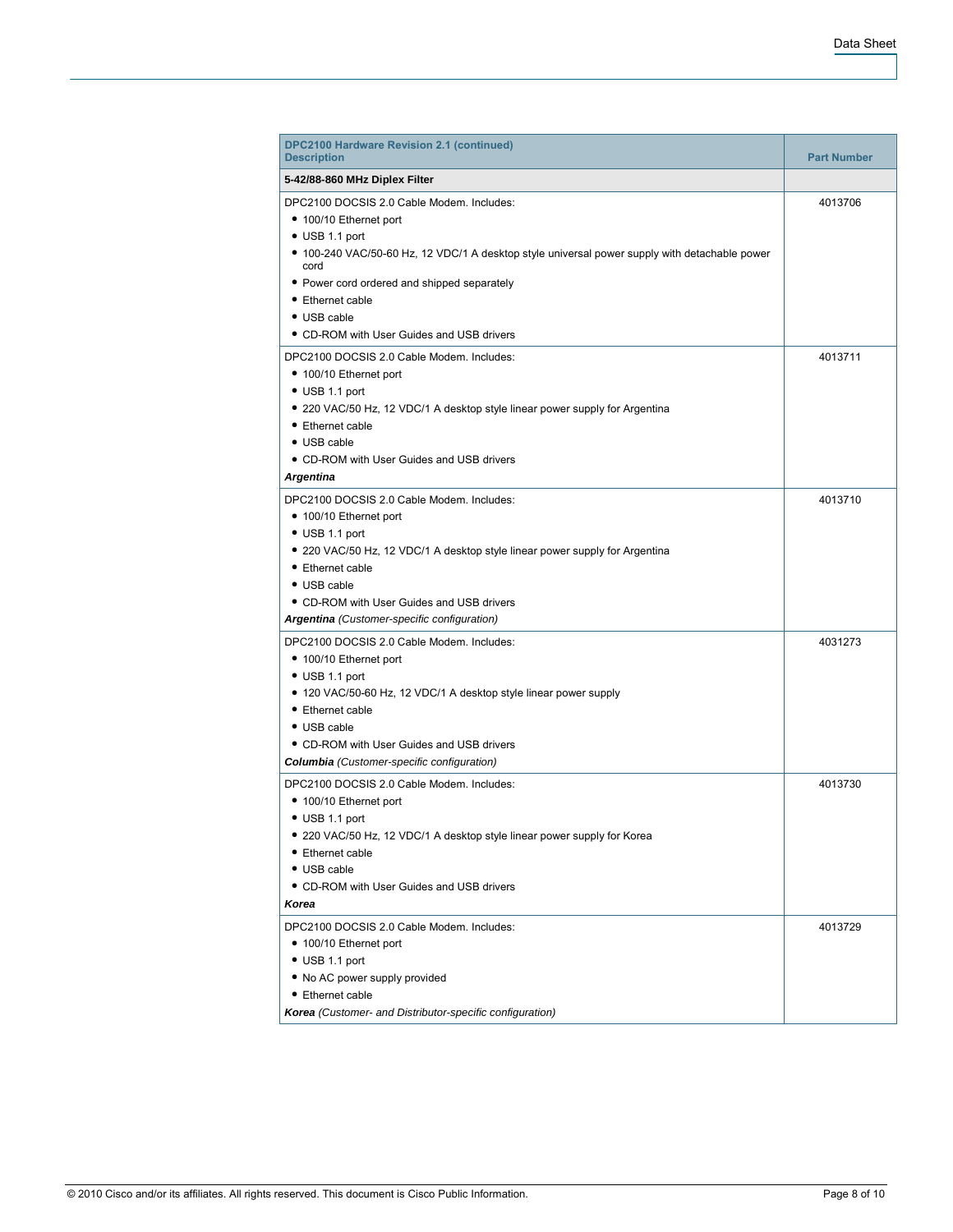| <b>DPC2100 Hardware Revision 2.1 (continued)</b><br><b>Description</b>                              | <b>Part Number</b> |
|-----------------------------------------------------------------------------------------------------|--------------------|
| 5-42/88-860 MHz Diplex Filter                                                                       |                    |
| DPC2100 DOCSIS 2.0 Cable Modem. Includes:<br>• 100/10 Ethernet port                                 | 4018775            |
| • No USB port                                                                                       |                    |
| . No AC power supply provided                                                                       |                    |
| • Ethernet cable                                                                                    |                    |
| Korea (Customer-specific configuration)                                                             |                    |
| DPC2100 DOCSIS 2.0 Cable Modem. Includes:                                                           | 4015415            |
| • Modem PCB only                                                                                    |                    |
| <b>North America</b> (Customer-specific OEM configuration)                                          |                    |
| <b>Hardware Revision 2.11</b><br><b>Description</b>                                                 | <b>Part Number</b> |
| 5-55/88-860 MHz Diplex Filter                                                                       |                    |
| DPC2100 DOCSIS 2.0 Cable Modem. Includes:                                                           | 4013704            |
| • 100/10 Ethernet port                                                                              |                    |
| • No USB port                                                                                       |                    |
| • 100-120 VAC/50-60 Hz, 12 VDC/ 1 A wall-mount style linear-switching power supply                  |                    |
| • Ethernet cable, 2 meters                                                                          |                    |
| • User Guide, Japanese, printed                                                                     |                    |
| Japan (Distributor-specific configuration)                                                          |                    |
| DPC2100 DOCSIS 2.0 Cable Modem. Includes:                                                           | 4019913            |
| • 100/10 Ethernet port                                                                              |                    |
| • No USB port                                                                                       |                    |
| • 100-120 VAC/50-60 Hz, 12 VDC/1 A desktop style linear-switching power supply                      |                    |
| • Ethernet cable, 2 meters                                                                          |                    |
| • User Guides, Japanese, printed                                                                    |                    |
| Japan (Distributor-specific configuration)                                                          |                    |
| DPC2100 DOCSIS 2.0 Cable Modem. Includes:                                                           | 4021099            |
| • 100/10 Ethernet port                                                                              |                    |
| • No USB port                                                                                       |                    |
| • 100-120 VAC/50-60 Hz, 12 VDC/1 A desktop style linear-switching power supply                      |                    |
| • Extension power cord, 40 cm                                                                       |                    |
| • Ethernet cable not included                                                                       |                    |
| • User Guide, Japanese, printed                                                                     |                    |
| Japan (Customer- and Distributor-specific configuration)                                            |                    |
| DPC2100 DOCSIS 2.0 Cable Modem. Includes:                                                           | 4013705            |
| . Modem PCB only, no USB port, no LEDs, PCB pins replace connectors for Ethernet and DC<br>powering |                    |
| Japan (Customer-specific OEM configuration)                                                         |                    |
| DPC2100 DOCSIS 2.0 Cable Modem. Includes:                                                           | 4013728            |
| • 100/10 Ethernet port                                                                              |                    |
| $\bullet$ USB 1.1 port                                                                              |                    |
| • 220 VAC/50 Hz, 12 VDC/ 1 A desktop style linear power supply for Korea                            |                    |
| • Ethernet cable                                                                                    |                    |
| • USB cable                                                                                         |                    |
| • CD-ROM with User Guides and USB drivers                                                           |                    |
| Korea                                                                                               |                    |